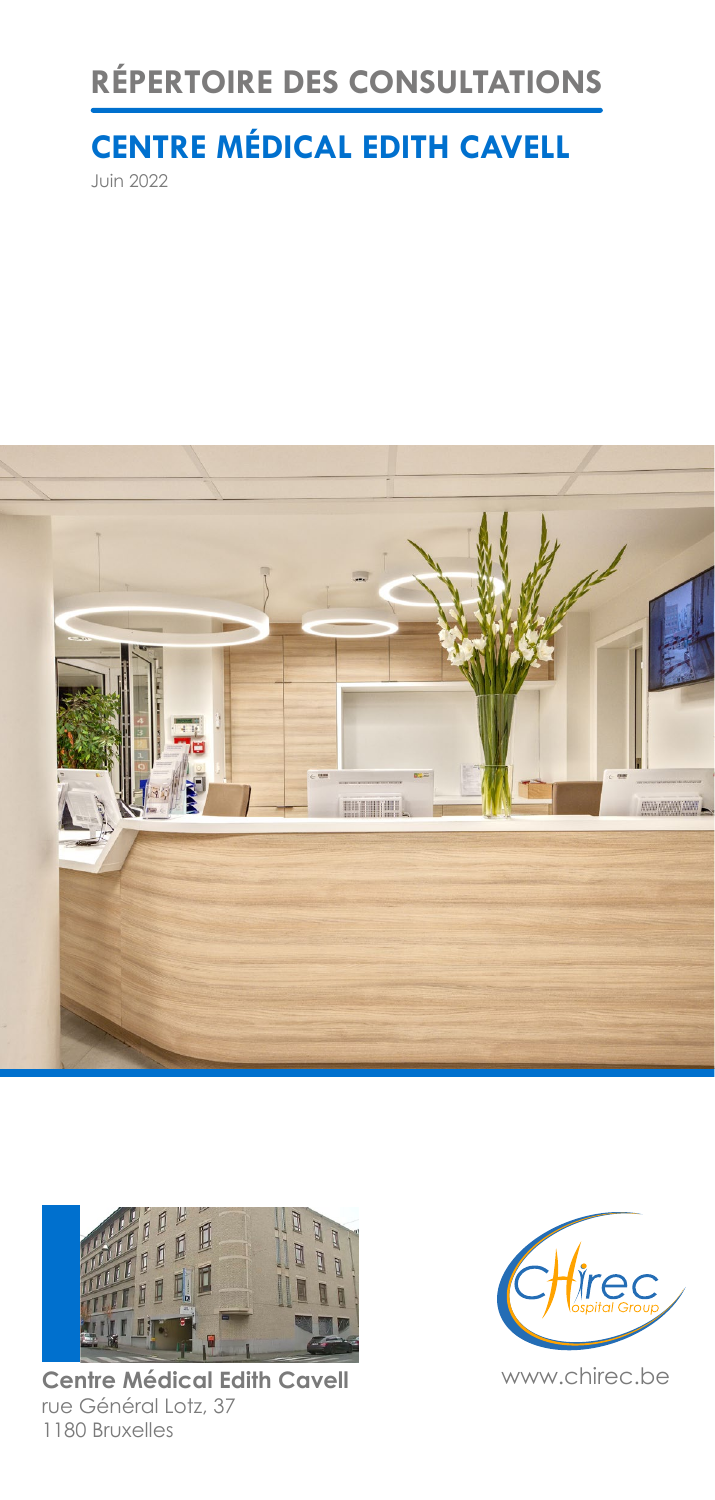## **BIENVENUE AU CHIREC**

Ce répertoire reprend les médecins et paramédicaux consultants au Centre Médical Edith Cavell.

La prise de rendez-vous en consultation se fait par téléphone.

### **PLUS D' INFORMATIONS ?**

Pour les consultations de tout le CHIREC, veuillez consulter notre site **www.chirec.be**



**N'OUBLIEZ PAS**

De **prévenir le secrétariat** au 02/434.81.01 si vous ne pouvez vous rendre à un rendez-vous. Une **indemnisation de 25€** peut être réclamée pour un **rendez-vous manqué**, s'il n'a pas été décommandé en temps utile.  $\overline{\vee}$ 



Vos documents d'identité.

Les résultats des examens médicaux réalisés en dehors du CHIREC, ou les codes permettant d'y accéder.  $\overline{\mathcal{M}}$ 



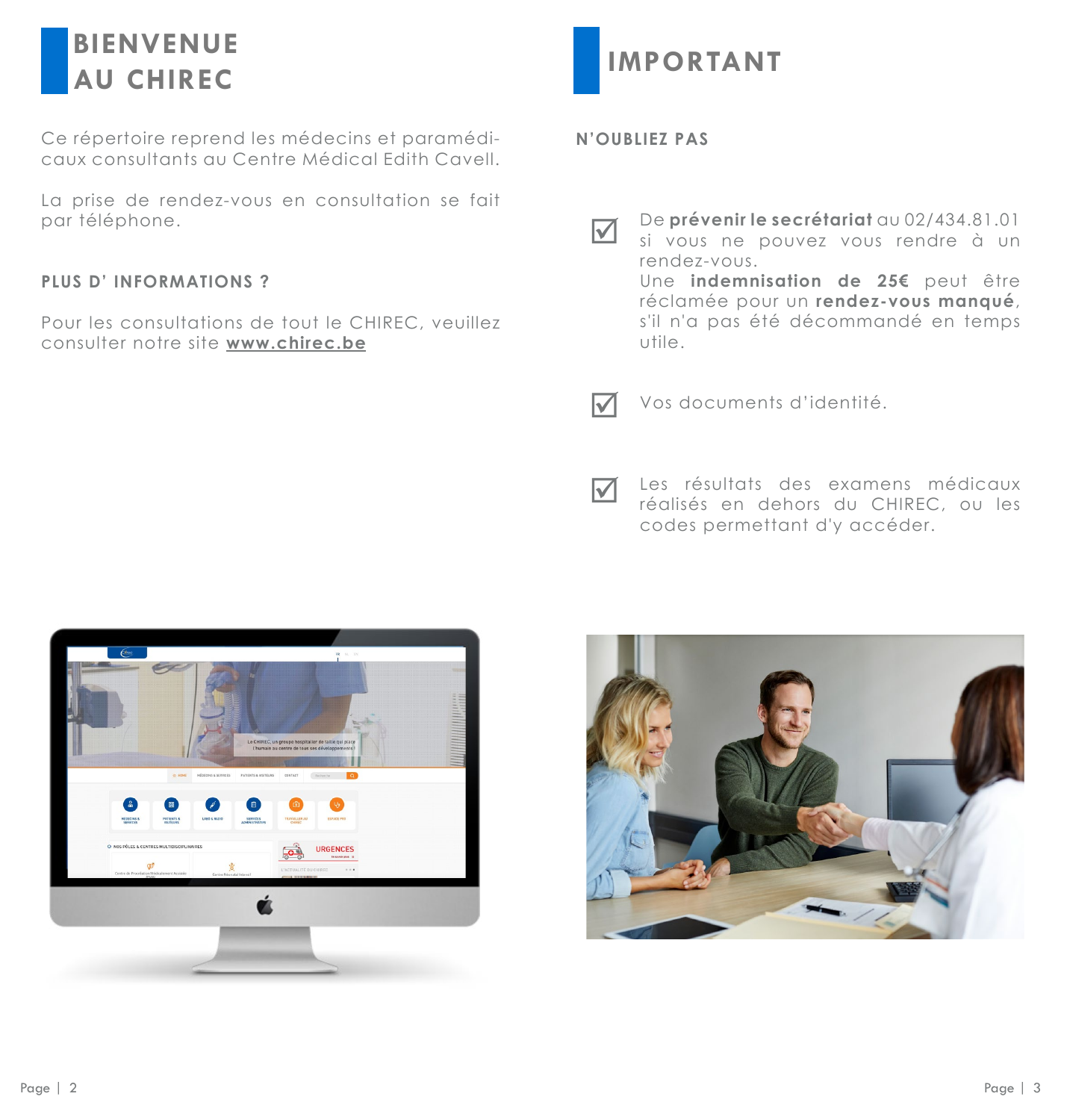## **ACCÈS AU CENTRE MÉDICAL EDITH CAVELL**

L'accès au centre Médical Edith Cavell se fait **uniquement via la rue Général Lotz, n°37**.

Le parking, situé au croisement de la rue Général Lotz et de la rue Vanderkindere, est toujours disponible.



A12 ANVERS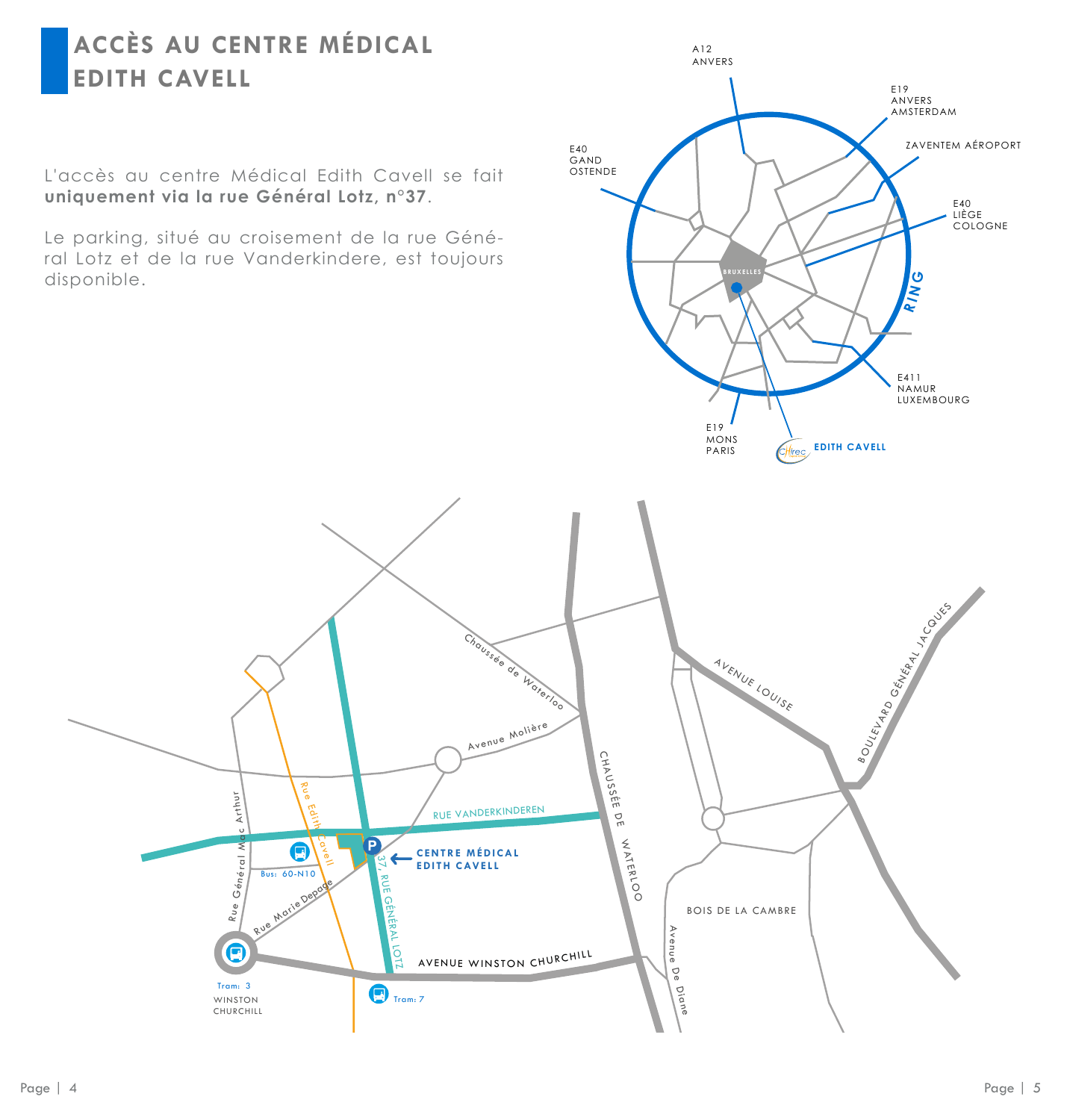# **NUMÉROS UTILES**

**CONSULTATIONS**  $( )$  +32 2 434 81 01

**EXAMENS PRÉ-OPÉRATOIRES** 1er étage +32 2 434 46 58

**INVESTIGATIONS CLINIQUES - ENDOSCOPIES** 1er étage +32 2 434 81 01

**MÉDECINE NUCLÉAIRE - ISOTOPES** 3e étage +32 2 434 88 45

**PRÉLÈVEMENTS - PRISES DE SANG** Rez-de-chaussée +32 2 434 81 01

**RADIOLOGIE - ECHOGRAPHIES - SCANNER** 3e étage +32 2 434 81 01

**HEURES D'OUVERTURE**

## **Le Centre Médical Edith Cavell est ouvert :**

• Du lundi au vendredi : 7h30 - 19h

#### **Prise de rendez-vous par téléphone :**

- Lundi Vendredi
- 8h 18h

### **Radiologie :**

- Lundi Vendredi
- 8h 12h / 13h 17h

#### **Prises de sang sans rendez-vous :**

*Adultes :*

- Lundi Vendredi
- $7h30 17h$
- Samedi
- 8h 11h

*Enfants et triangles d'hyperglycémie :*

- Lundi Vendredi
- 7h30 12h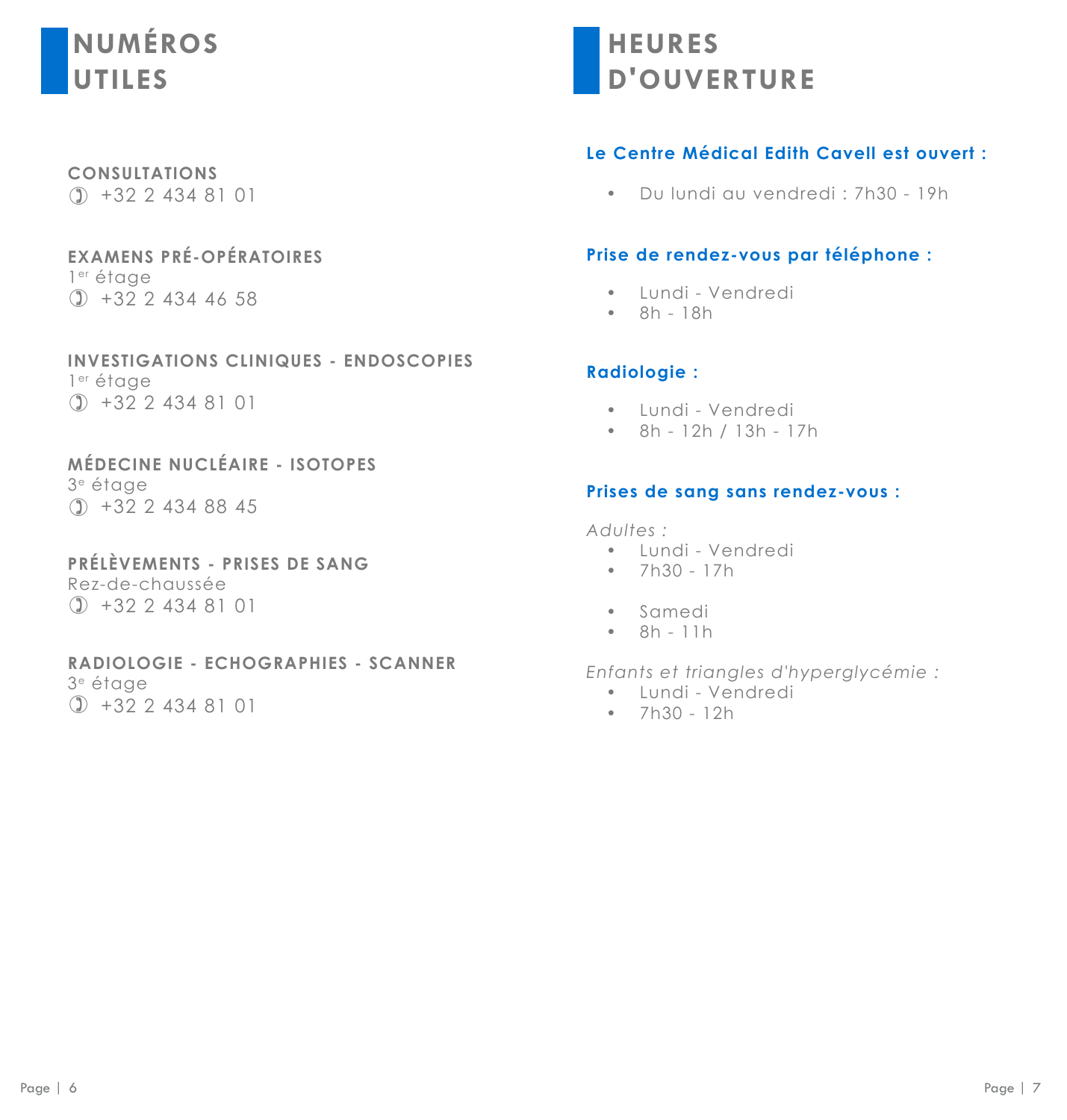# **TABLE DES MATIÈRES**

## **A**

| ANESTHÉSIE - EXAMENS PRÉOPÉRATOIRES      | 10              |
|------------------------------------------|-----------------|
| C                                        |                 |
| CARDIOLOGIE                              | 10 <sup>°</sup> |
| <b>CHIRURGIE DE LA MAIN</b>              | 11              |
| <b>CHIRURGIE DIGESTIVE</b>               | 11              |
| CHIRURGIE ORALE ET MAXILLO-FACIALE       | 11              |
| CHIRURGIE ORTHOPÉDIQUE                   | 12              |
| CHIRURGIE PÉDIATRIQUE                    | 12              |
| <b>CHIRURGIE PLASTIQUE</b>               | 13              |
| <b>CHIRURGIE THORACIQUE</b>              | 13              |
| <b>CHIRURGIE VASCULAIRE</b>              | 13              |
| D                                        |                 |
| <b>DENTISTERIE</b>                       | 13              |
| <b>DERMATOLOGIE</b>                      | 14              |
| DIABÉTOLOGIE (CONSULTATIONS INFIRMIÈRES) | 14              |
| <b>DIÉTÉTIQUE</b>                        | 14              |
| Е                                        |                 |
| <b>ENDOCRINOLOGIE</b>                    | 14              |
| <b>ENDOSCOPIES</b>                       | 15              |
| G                                        |                 |
| <b>GASTRO-ENTÉROLOGIE</b>                | 16              |
| GYNÉCOLOGIE - OBSTÉTRIQUE                | 16              |
| K                                        |                 |
| KINÉSITHÉRAPIE                           | 17              |

## **L**

**LOGOPÉDIE 17**

## **M**

| MÉDECINE GÉNÉRALE                    |    |
|--------------------------------------|----|
| <b>MÉDECINE INTERNE</b>              |    |
| MÉDECINE PHYSIQUE ET DE RÉADAPTATION | 18 |
| MÉDECINE DU SOMMEIL                  |    |

## **N**

| <b>NEUROCHIRURGIE</b> |  |
|-----------------------|--|
| <b>NEUROLOGIE</b>     |  |
| <b>NEUROPÉDIATRIE</b> |  |

## **O**

| <b>ONCOLOGIE MÉDICALE</b>                                  | 1 9 |
|------------------------------------------------------------|-----|
| <b>OPHTALMOLOGIE</b>                                       | 20  |
| ORTHOPTIE                                                  | 20  |
| ORL                                                        | 20  |
| <b>ORTHOPÉDIE</b> (Voir rubrique "Chirurgie orthopédique") | 12  |
| OSTÉOPATHIE D.O                                            |     |

# **P**

| PÉDIATRIE                                | 21 |
|------------------------------------------|----|
| PNEUMOLOGIE                              | 21 |
| PODOLOGIE                                | 21 |
| PROCRÉATION MÉDICALEMENT ASSISTÉE        | 22 |
| <b>PSYCHIATRIE</b>                       | 22 |
| PÉDOPSYCHIATRIE - TROUBLES APPRENTISSAGE | 22 |
| PSYCHOLOGIE                              | 22 |
| R                                        |    |
| RADIOLOGIE                               | 22 |
| RHUMATOLOGIE                             | 23 |
| S                                        |    |
| SAGES-FEMMES                             | 23 |
| <b>CONSULTATIONS LACTATION</b>           | 23 |
| <b>STOMATOLOGIE</b>                      | 23 |
| U                                        |    |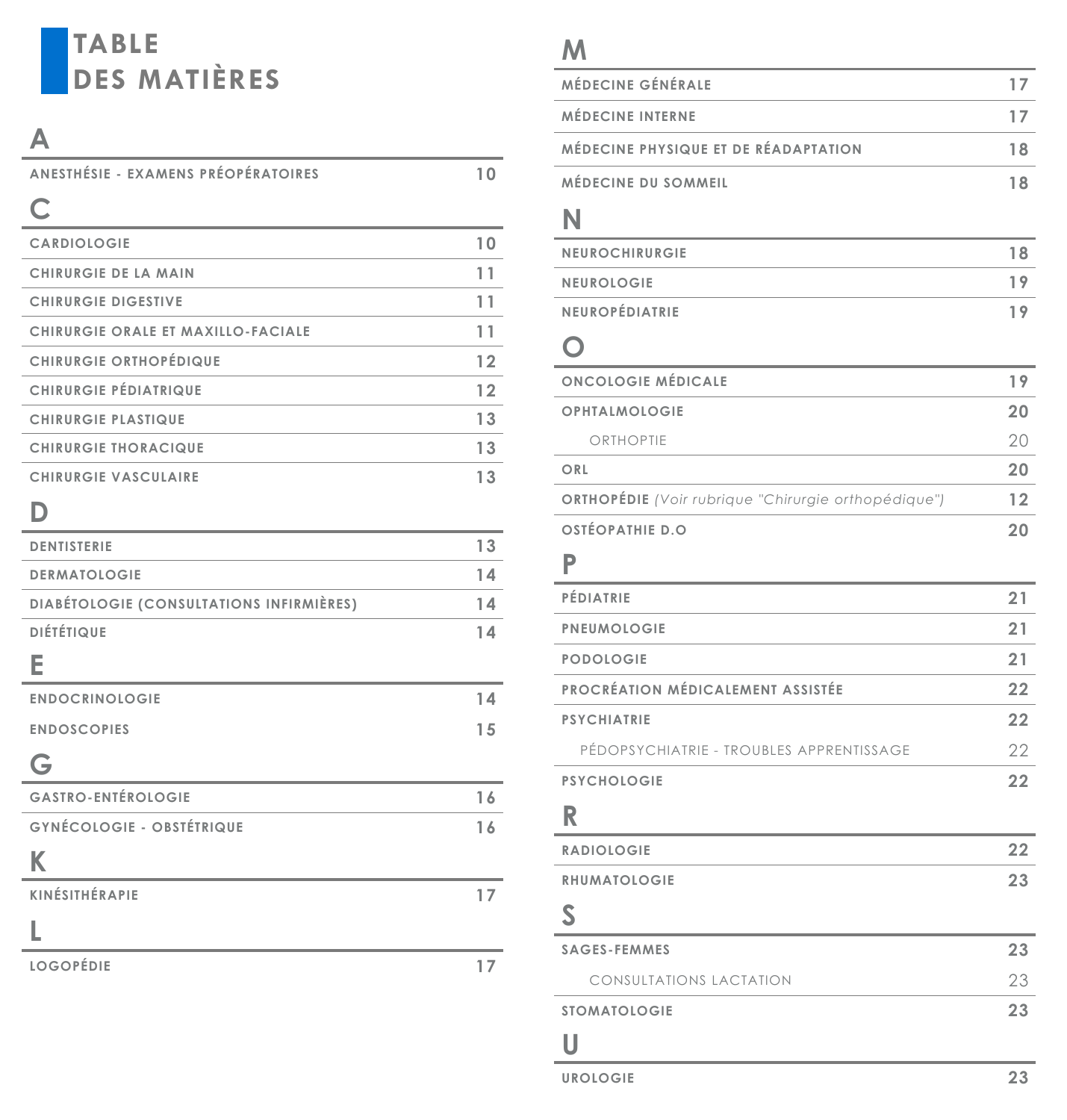| ANESTHÉSIE - EXAMENS PRÉOPÉRATOIRES<br>$+32$ 2 434 46 58 |  |  |         |  |  |  |
|----------------------------------------------------------|--|--|---------|--|--|--|
| Nom                                                      |  |  | $M$ $M$ |  |  |  |
| Dr LE CAIN A.                                            |  |  |         |  |  |  |
| Dr LUYCKX Ch.                                            |  |  |         |  |  |  |

| <b>CARDIOLOGIE</b><br>$+32$ 2 434 81 01 |    |   |   |   |                         |
|-----------------------------------------|----|---|---|---|-------------------------|
| Nom                                     | T. | M | M | J | $\overline{\mathsf{V}}$ |
| Dr ABRAMOWICZ M.                        |    |   |   |   |                         |
| Dr AWADA A.                             |    |   |   |   |                         |
| Dr CAILLEAU S.                          |    |   |   |   |                         |
| Dr EWALENKO M.                          |    |   |   |   |                         |
| Dr HABERMAN D.                          |    |   |   |   |                         |
| Dr LIPSKI A.                            |    |   |   |   |                         |
| Dr MIRICA D.                            |    |   |   |   |                         |
| Dr STOUPEL E.                           |    |   |   |   |                         |
| Dr VANDENBOSSCHE J.                     |    |   |   |   |                         |
| CARDIOLOGIE PÉDIATRIQUE                 |    |   |   |   |                         |
| Dr RONDIA G.                            |    |   |   |   |                         |

| <b>CHIRURGIE DE LA MAIN</b><br>$+32$ 2 434 81 01 |   |   |   |    |  |  |  |
|--------------------------------------------------|---|---|---|----|--|--|--|
| Nom                                              | п | M | M | H. |  |  |  |
| Dr BAZI M.                                       |   |   |   |    |  |  |  |
| Dr ISSERENTANT O.                                |   |   |   |    |  |  |  |
| Dr VAN DEN DUNGEN S                              |   |   |   |    |  |  |  |

| <b>CHIRURGIE DIGESTIVE</b><br>+32 2 434 81 01 |    |   |   |    |             |
|-----------------------------------------------|----|---|---|----|-------------|
| Nom                                           | L. | M | M | J. | $\mathbf v$ |
| Dr BALLET Th.                                 |    |   |   |    |             |
| Dr HEIDERICH B.                               |    |   |   |    |             |
| Pr HOUBEN J.-J.                               |    |   |   |    |             |
| Dr LACHOWSKY P.                               |    |   |   |    |             |
| Dr LANDEN S.                                  |    |   |   |    |             |
| Dr LIPSKI D.                                  |    |   |   |    |             |

| <b>CHIRURGIE ORALE ET MAXILLO-FACIALE</b><br>$+32$ 2 434 81 01 |  |                                                                                                                             |  |  |  |  |
|----------------------------------------------------------------|--|-----------------------------------------------------------------------------------------------------------------------------|--|--|--|--|
| Nom                                                            |  | $\begin{array}{c c c c c c c c} \hline \textbf{L} & \textbf{M} & \textbf{M} & \textbf{M} & \textbf{J} \\\hline \end{array}$ |  |  |  |  |
| .Dr FOTSO J.                                                   |  |                                                                                                                             |  |  |  |  |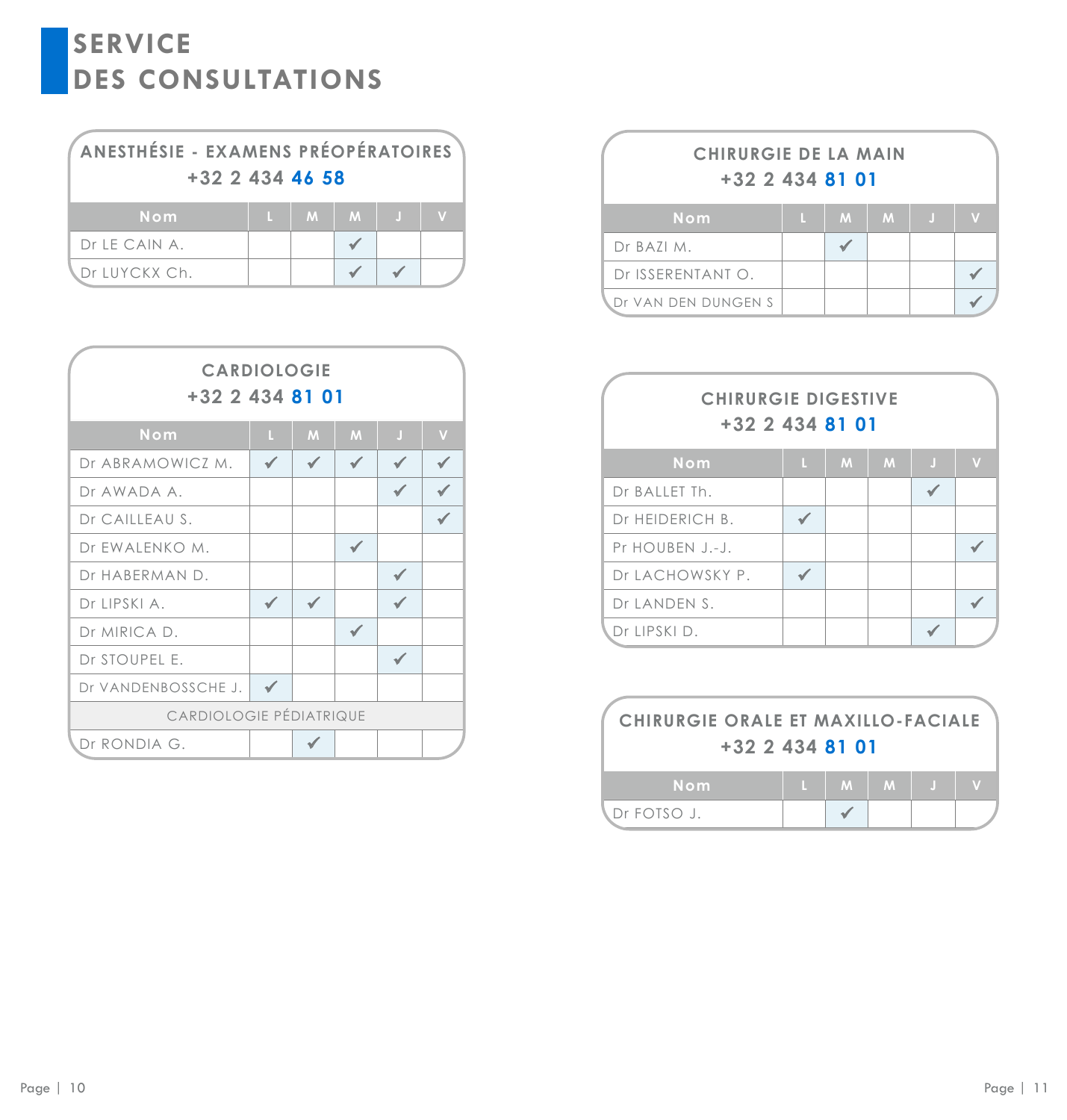



| <b>CHIRURGIE PLASTIQUE</b><br>$+32$ 2 434 81 01 |   |           |  |    |   |  |  |
|-------------------------------------------------|---|-----------|--|----|---|--|--|
| Nom                                             | Æ | $M$   $M$ |  | H. | V |  |  |
| Dr GREUSE M.                                    |   |           |  |    |   |  |  |
| Dr MATHIEU G.                                   |   |           |  |    |   |  |  |
| Dr VAN GEERTRUYDEN J.                           |   |           |  |    |   |  |  |

| <b>CHIRURGIE THORACIQUE</b><br>$+32$ 2 434 81 01 |  |  |         |    |  |  |  |
|--------------------------------------------------|--|--|---------|----|--|--|--|
| Nom                                              |  |  | $M$ $M$ | 47 |  |  |  |
| <b>NDr DE CAT M.</b>                             |  |  |         |    |  |  |  |

| <b>CHIRURGIE VASCULAIRE</b><br>$+32$ 2 434 81 01 |   |   |   |   |  |  |  |
|--------------------------------------------------|---|---|---|---|--|--|--|
| Nom                                              | п | M | M | O |  |  |  |
| Dr DE CAT M.                                     |   |   |   |   |  |  |  |
| Dr HEIDERICH B.                                  |   |   |   |   |  |  |  |
| Dr HUBLET A.                                     |   |   |   |   |  |  |  |
| Dr MUNCK D.                                      |   |   |   |   |  |  |  |
| Dr SEGERS B.                                     |   |   |   |   |  |  |  |

| $+32$ 2 434 81 01 | <b>DENTISTERIE</b> |              |             |   |  |
|-------------------|--------------------|--------------|-------------|---|--|
| Nom               |                    | $\mathbf{M}$ | $M_{\odot}$ | л |  |
| Mme LE N.-K.      |                    |              |             |   |  |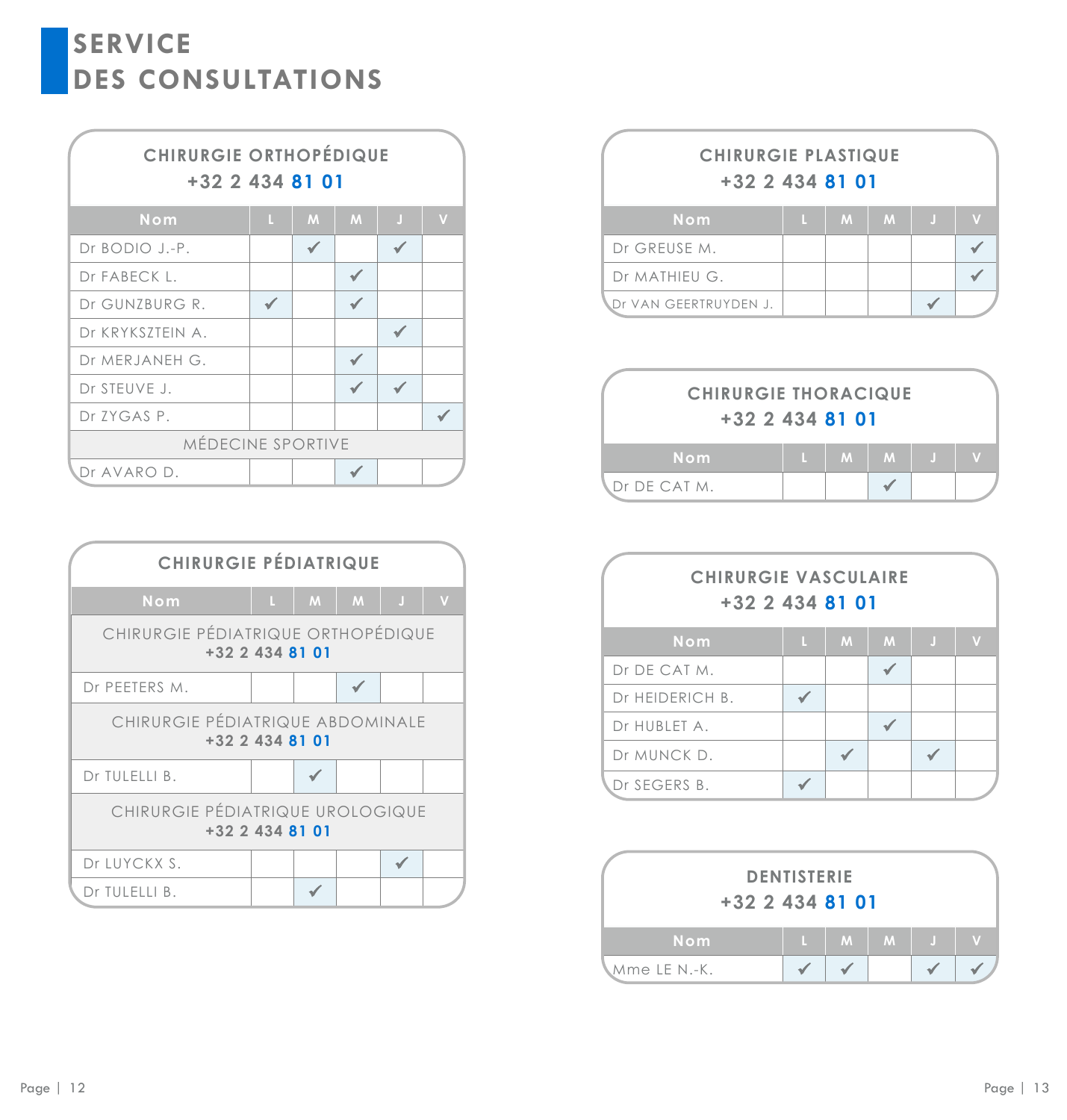| <b>DERMATOLOGIE</b><br>$+32$ 2 434 81 01 |   |         |  |  |  |  |  |
|------------------------------------------|---|---------|--|--|--|--|--|
| Nom                                      | п | $M$ $M$ |  |  |  |  |  |
| Dr GOLSTEIN P.                           |   |         |  |  |  |  |  |
| Dr RENOIRTE Ch.                          |   |         |  |  |  |  |  |

| <b>DIABÉTOLOGIE</b> (Consultations infirmières)<br>+32 2 434 81 01 |   |   |  |
|--------------------------------------------------------------------|---|---|--|
| Nom                                                                | M | M |  |
| Mme PHAN THI N.<br>Mme GEORGES M.-A                                |   |   |  |

| <b>DIÉTÉTIQUE</b><br>$+32$ 2 434 81 01 |    |   |   |   |  |  |  |  |
|----------------------------------------|----|---|---|---|--|--|--|--|
| Nom                                    | L. | M | M | л |  |  |  |  |
| Mme BAREA M.                           |    |   |   |   |  |  |  |  |
| Mme LEMYE V.                           |    |   |   |   |  |  |  |  |
| Mme TERRUZZI L.                        |    |   |   |   |  |  |  |  |

| <b>ENDOCRINOLOGIE</b><br>+32 2 434 81 01 |   |   |   |   |  |  |  |  |
|------------------------------------------|---|---|---|---|--|--|--|--|
| Nom                                      | п | M | M | Л |  |  |  |  |
| Dr BODSON A.                             |   |   |   |   |  |  |  |  |
| Dr BOSCOLO M.                            |   |   |   |   |  |  |  |  |
| Dr FERY F.                               |   |   |   |   |  |  |  |  |
| Dr KRZENTOWSKI G.                        |   |   |   |   |  |  |  |  |

| <b>ENDOSCOPIES</b><br>+32 2 434 81 01 |                 |   |   |         |                         |  |  |  |
|---------------------------------------|-----------------|---|---|---------|-------------------------|--|--|--|
| Nom                                   | U.              | M | M | $\bf J$ | $\overline{\mathsf{v}}$ |  |  |  |
| <b>GASTRO-ENTÉROLOGIE</b>             |                 |   |   |         |                         |  |  |  |
| Dr BUSET M.                           |                 |   |   |         |                         |  |  |  |
| Dr DENIS P.                           |                 |   |   |         |                         |  |  |  |
| Dr LANGLET Ph.                        |                 |   |   |         |                         |  |  |  |
| Dr PANZER J.-M.                       |                 |   |   |         |                         |  |  |  |
| Dr ROLAND S.                          |                 |   |   |         |                         |  |  |  |
| Dr VANDERMEEREN A                     |                 |   |   |         |                         |  |  |  |
|                                       | <b>UROLOGIE</b> |   |   |         |                         |  |  |  |
| Dr BARMOSHE S.                        |                 |   |   |         |                         |  |  |  |
| Dr BREDAEL J.-J.                      |                 |   |   |         |                         |  |  |  |
| Dr CORBUSIER A.                       |                 |   |   |         |                         |  |  |  |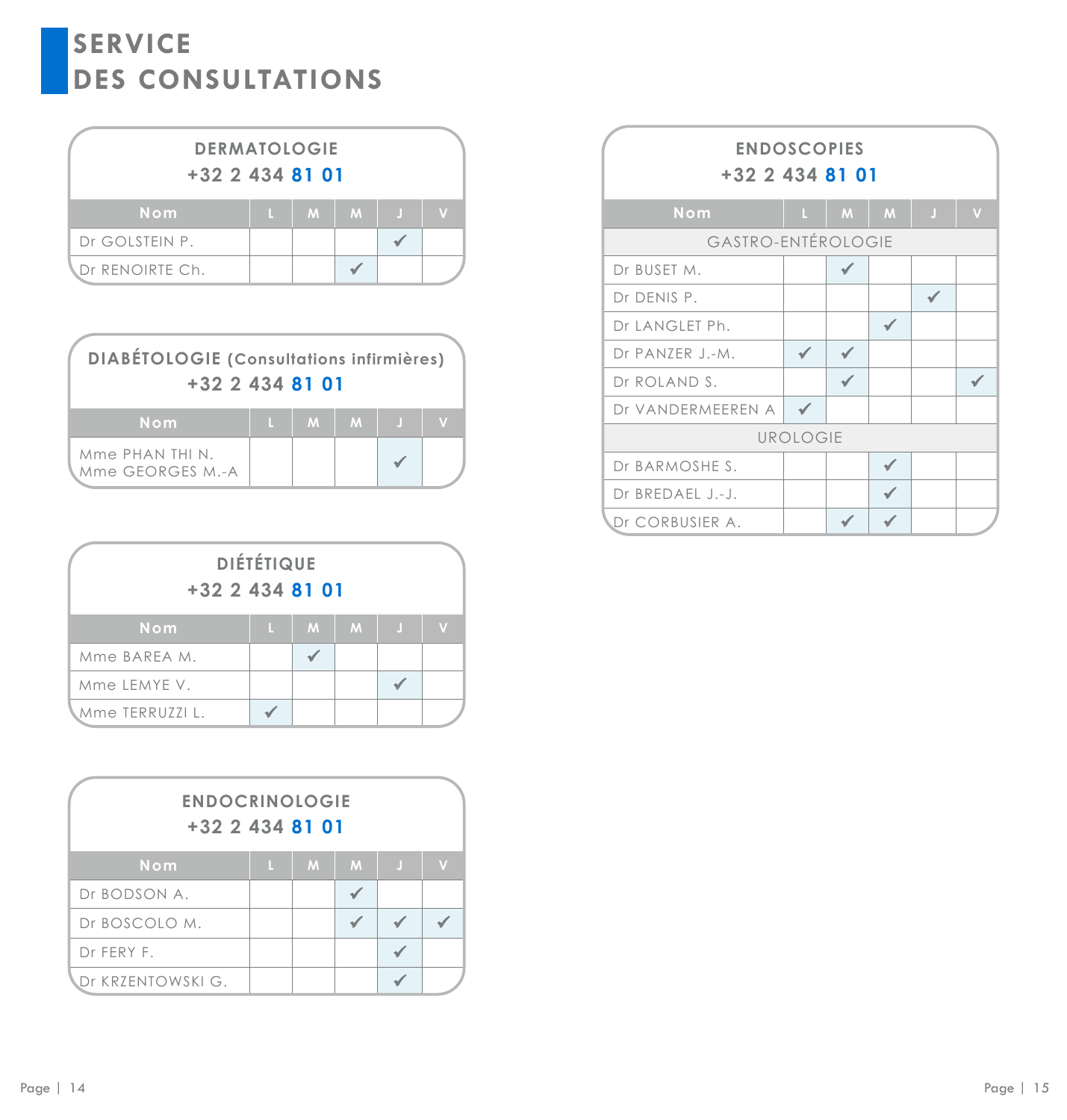## **GASTRO-ENTÉROLOGIE +32 2 434 81 01**

| Nom                 | L. | M            | M | Л | V |  |  |
|---------------------|----|--------------|---|---|---|--|--|
| Dr BURETTE A.       |    |              |   |   |   |  |  |
| Dr BUSET M.         |    | $\checkmark$ |   |   |   |  |  |
| Dr DENIS P.         |    |              |   |   |   |  |  |
| Dr DUNHAM F.        |    |              | √ |   |   |  |  |
| Dr LANGLET Ph.      |    |              |   |   |   |  |  |
| Dr NYST J.-F.       |    |              |   |   |   |  |  |
| Dr PANZER J.-M.     |    |              |   |   |   |  |  |
| Dr RIGAUX J.        |    |              |   |   |   |  |  |
| Dr ROLAND S.        |    |              |   |   |   |  |  |
| Dr SCHREIBER J.     |    |              |   |   |   |  |  |
| Dr VAFA ZANJANI H.  |    |              |   |   |   |  |  |
| Dr VANDERMEEREN A   |    |              |   |   |   |  |  |
| ONCOLOGIE DIGESTIVE |    |              |   |   |   |  |  |
| Dr ROLAND S.        |    |              |   |   |   |  |  |

| <b>GYNÉCOLOGIE-OBSTÉTRIQUE</b><br>$+32$ 2 434 81 01 |   |   |   |    |  |  |  |
|-----------------------------------------------------|---|---|---|----|--|--|--|
| Nom                                                 | п | M | M | A) |  |  |  |
| Dr CORNELIAC A.                                     |   |   |   |    |  |  |  |
| Dr CRISTEA O.                                       |   |   |   |    |  |  |  |
| Dr DIMITRIADOU A.                                   |   |   |   |    |  |  |  |
| r DE VOS P.                                         |   |   |   |    |  |  |  |





| <b>MÉDECINE GÉNÉRALE</b><br>+32 2 434 81 01 |    |   |   |   |  |
|---------------------------------------------|----|---|---|---|--|
| Nom                                         | L. | M | M | Ø |  |
| MÉDECINE DU SPORT                           |    |   |   |   |  |
| Dr AVARO D.                                 |    |   |   |   |  |
| CHECK-UP MÉDICAUX                           |    |   |   |   |  |
| Dr DE VOLDER M.                             |    |   |   |   |  |

| <b>MÉDECINE INTERNE</b><br>$+32$ 2 434 81 01 |    |   |   |    |  |  |  |
|----------------------------------------------|----|---|---|----|--|--|--|
| Nom                                          | n. | M | M | H. |  |  |  |
| Dr BRADSTREET Ch.                            |    |   |   |    |  |  |  |
| <b>NDr SOUPART A.</b>                        |    |   |   |    |  |  |  |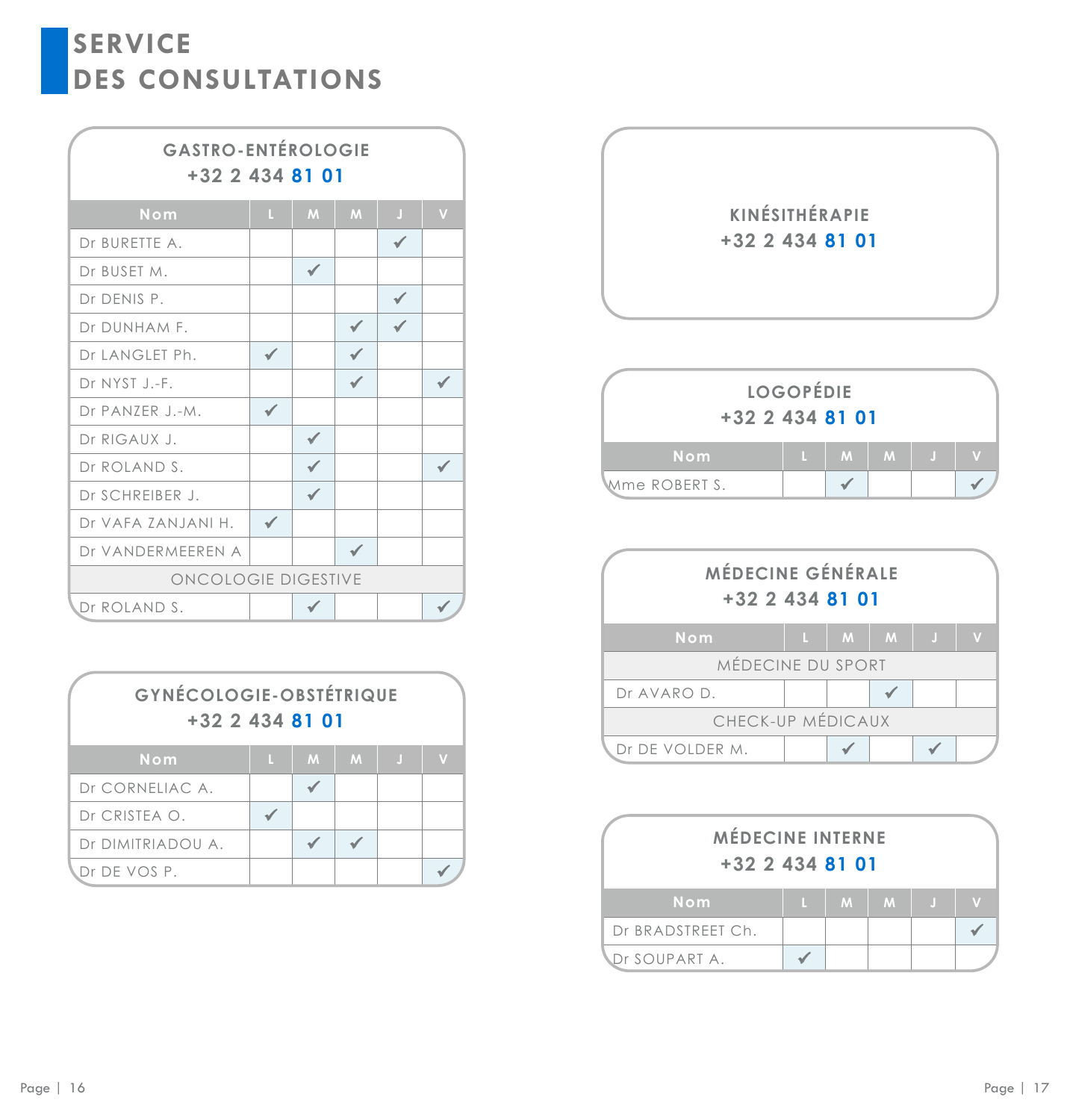| MÉDECINE PHYSIQUE & RÉADAPTATION<br>$+32$ 2 434 81 01 |  |                 |  |
|-------------------------------------------------------|--|-----------------|--|
| Nom                                                   |  | $L$ $M$ $M$ $J$ |  |
| <b>\</b> Dr ESSAHLI A.                                |  |                 |  |

| MÉDECINE DU SOMMEIL<br>$+32$ 2 434 81 01 |     |             |   |                       |  |  |  |  |  |
|------------------------------------------|-----|-------------|---|-----------------------|--|--|--|--|--|
| Nom                                      | п   | $M_{\odot}$ | M | $\blacktriangleright$ |  |  |  |  |  |
|                                          | ORL |             |   |                       |  |  |  |  |  |
| Dr NAWARA G.                             |     |             |   |                       |  |  |  |  |  |
| PSYCHOLOGIE                              |     |             |   |                       |  |  |  |  |  |
| Mr PEC R.                                |     |             |   |                       |  |  |  |  |  |

| <b>NEUROCHIRURGIE</b><br>$+32$ 2 434 81 01 |   |   |   |    |   |  |  |  |
|--------------------------------------------|---|---|---|----|---|--|--|--|
| Nom                                        | п | M | M | ÷. | v |  |  |  |
| Dr COLLIGNON F.                            |   |   |   |    |   |  |  |  |
| <b>\Pr PIROTTE B.</b>                      |   |   |   |    |   |  |  |  |

| <b>NEUROLOGIE</b><br>+32 2 434 81 01 |    |   |   |          |   |  |  |
|--------------------------------------|----|---|---|----------|---|--|--|
| Nom                                  | L. | M | M | <b>J</b> | N |  |  |
| Dr ABBOUD S.                         |    |   |   |          |   |  |  |
| Pr GUERIT J.-M.                      |    |   |   |          |   |  |  |
| Dr HIBEN C.                          |    |   |   |          |   |  |  |
| Dr RIBAI P.                          |    |   |   |          |   |  |  |
| EXAMENS NEUROLOGIQUES                |    |   |   |          |   |  |  |
| Pr GUERIT J.-M.                      |    |   |   |          |   |  |  |

| NEUROPÉDIATRIE<br>$+32$ 2 434 81 01 |   |               |  |
|-------------------------------------|---|---------------|--|
| Nom                                 | M | M <sub></sub> |  |
| .Dr SCHLOGEL X.                     |   |               |  |

| <b>ONCOLOGIE MÉDICALE</b><br>$+32$ 2 434 81 01 |    |   |   |   |  |
|------------------------------------------------|----|---|---|---|--|
| Nom                                            | L. | M | M | O |  |
| Dr VANHAELEN Ch.                               |    |   |   |   |  |
| ONCOLOGIE DIGESTIVE                            |    |   |   |   |  |
| Dr ROLAND S.                                   |    |   |   |   |  |
| ONCO-PNEUMOLOGIE                               |    |   |   |   |  |
| Dr PRIGOGINE Th.                               |    |   |   |   |  |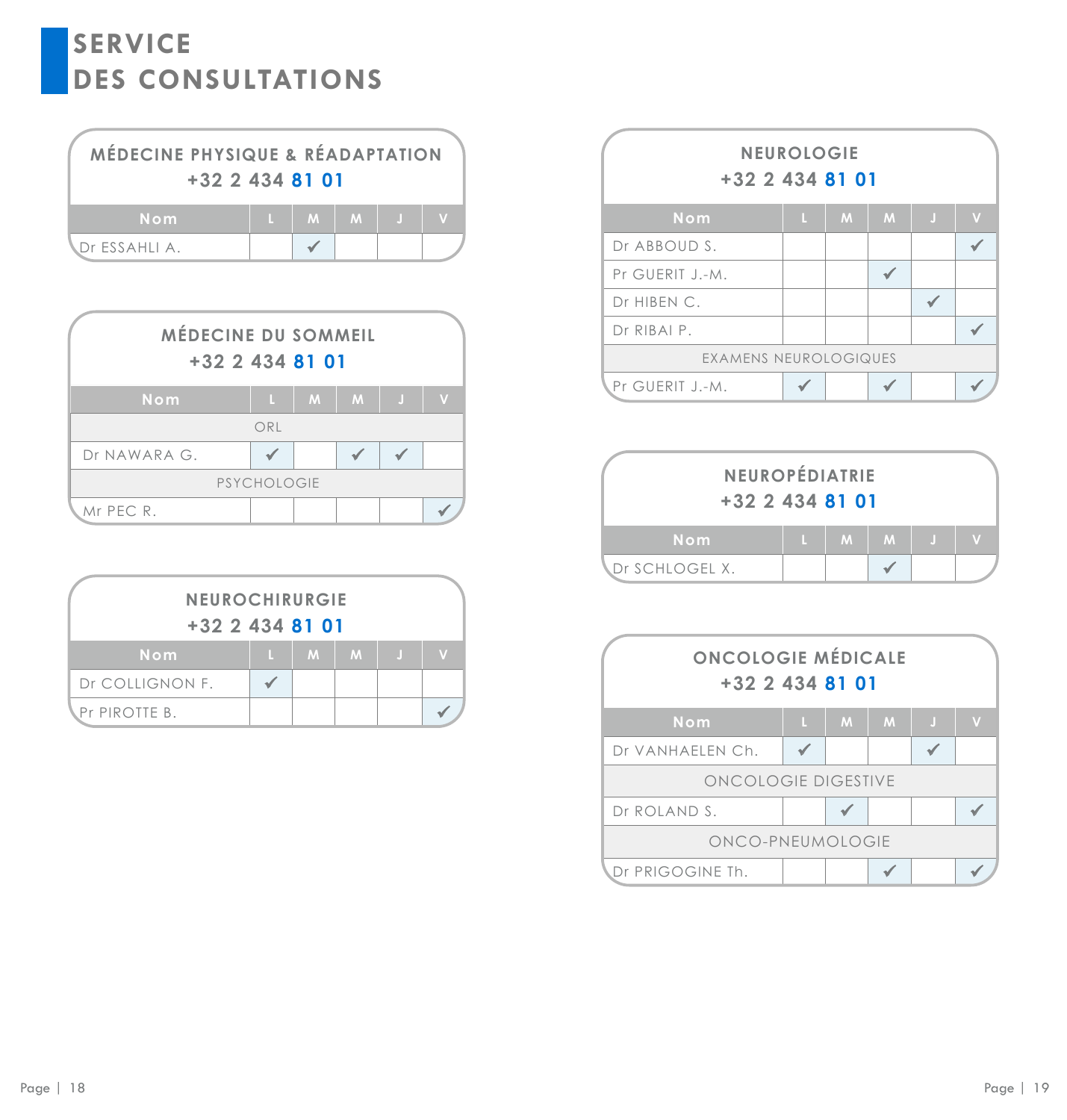## **OPHTALMOLOGIE +32 2 434 81 01**

| Nom            | L. | M | M | $\bf J$ | $\overline{\mathsf{v}}$ |  |  |  |
|----------------|----|---|---|---------|-------------------------|--|--|--|
| Dr BARTIK M.   |    | √ |   |         |                         |  |  |  |
| Dr COCHART T.  |    |   |   |         |                         |  |  |  |
| Dr DE GREEF S. |    |   |   |         |                         |  |  |  |
| Dr LEGRAIN Ph. |    |   |   |         |                         |  |  |  |
| Dr MORELLO C.  |    |   |   |         |                         |  |  |  |
| Dr MUSCHART F. |    |   |   | ✔       |                         |  |  |  |
| Dr QIN V.      |    |   |   |         |                         |  |  |  |
| Dr RAVET O.    |    |   |   |         |                         |  |  |  |
| Dr SALIK D.    |    |   |   |         |                         |  |  |  |
| Dr VIEL A.     |    |   |   |         |                         |  |  |  |
| ORTHOPTIE      |    |   |   |         |                         |  |  |  |
| Mr CACOUAULT X |    |   |   |         |                         |  |  |  |
| Mme DEPREUX P. |    |   |   |         |                         |  |  |  |

| $+32$ 2 434 81 01 | ORL |   |   |    |              |
|-------------------|-----|---|---|----|--------------|
| Nom               | L   | M | M | J. | $\mathbf{V}$ |
| Dr MAHILLON Ph.   |     |   |   |    |              |
| Dr NAWARA G.      |     |   |   |    |              |

## **OSTÉOPATHIE D.O. +32 2 434 81 01**

| PÉDIATRIE<br>$+32$ 2 434 81 01 |   |   |   |   |  |  |
|--------------------------------|---|---|---|---|--|--|
| Nom                            | п | M | M | Л |  |  |
| Dr N'SENGI BIEMBE MF           |   |   |   |   |  |  |
| Dr NSENGIYUMVA Th.             |   |   |   |   |  |  |
| Dr OLIVE C.                    |   |   |   |   |  |  |
| Dr RIDREMONT C.                |   |   |   |   |  |  |
| Dr WEINBLUM Y.                 |   |   |   |   |  |  |

| <b>PNEUMOLOGIE</b><br>+32 2 434 81 01 |    |   |   |   |                |  |  |  |
|---------------------------------------|----|---|---|---|----------------|--|--|--|
| Nom                                   | L. | M | M | J | $\overline{V}$ |  |  |  |
| Dr DE KOSTER J.                       |    |   |   |   |                |  |  |  |
| Dr HUTSEBAUT N.                       |    |   |   |   |                |  |  |  |
| Dr PRIGOGINE Th.                      |    |   |   |   |                |  |  |  |
| Dr WALRAVENS C.                       |    |   |   |   |                |  |  |  |
| ONCO-PNEUMOLOGIE                      |    |   |   |   |                |  |  |  |
| Dr PRIGOGINE Th.                      |    |   |   |   |                |  |  |  |
| EFR                                   |    |   |   |   |                |  |  |  |
|                                       |    |   |   |   |                |  |  |  |

| <b>PODOLOGIE</b><br>$+32$ 2 434 81 01 |    |   |   |   |  |  |
|---------------------------------------|----|---|---|---|--|--|
| Nom                                   | L. | M | M | л |  |  |
| Mme BRIEL C.                          |    |   |   |   |  |  |
| Mme GELEZ K.                          |    |   |   |   |  |  |
| Mme KLEIN F.                          |    |   |   |   |  |  |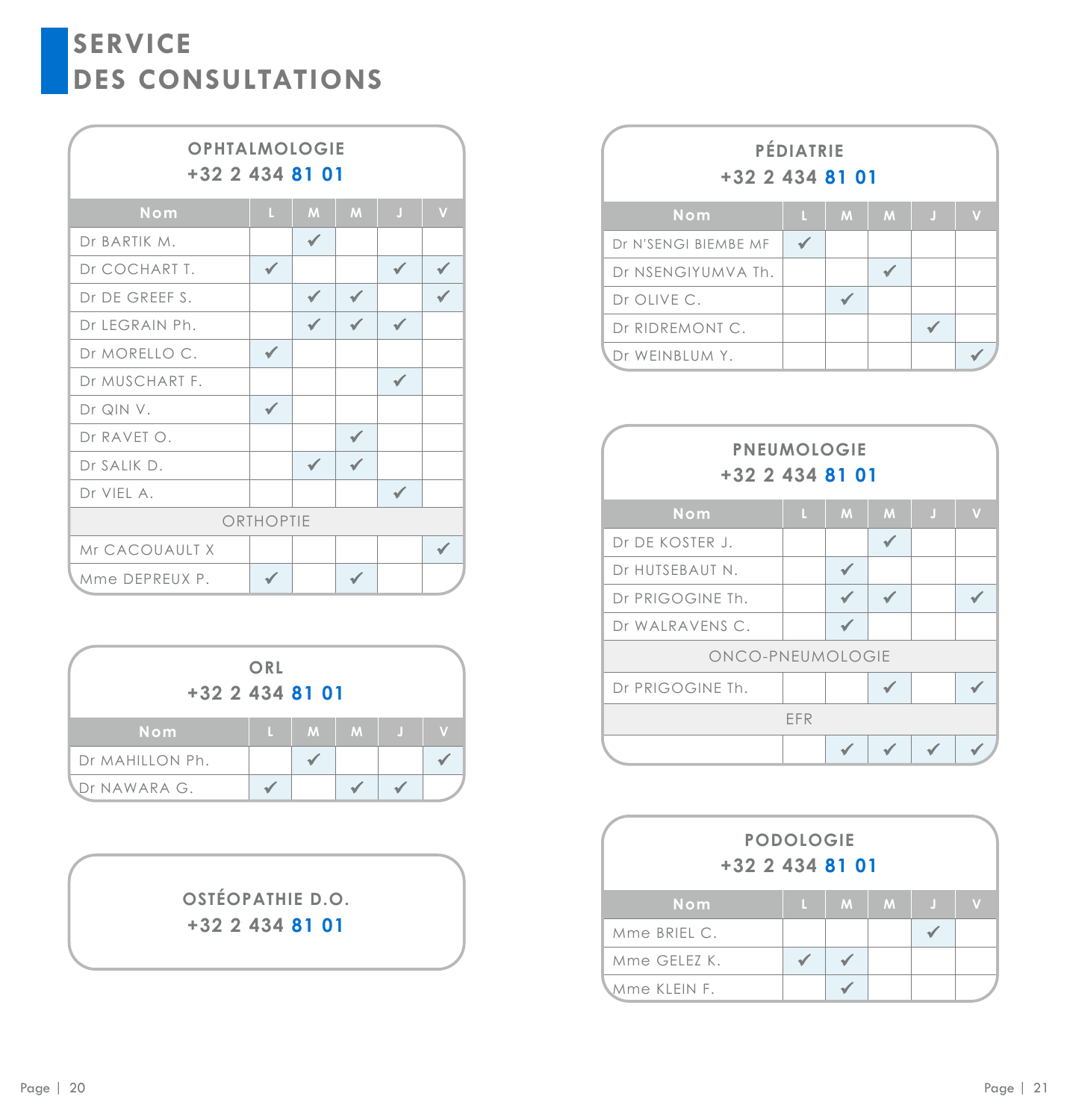| PROCRÉATION MÉDICALEMENT ASSISTÉE<br>$+32$ 2 434 81 01 |     |  |  |
|--------------------------------------------------------|-----|--|--|
| <b>Nom</b>                                             | M M |  |  |
| Dr IMBERT R.                                           |     |  |  |

| <b>PSYCHIATRIE</b><br>$+32$ 2 434 81 01  |    |   |   |     |   |  |  |  |  |
|------------------------------------------|----|---|---|-----|---|--|--|--|--|
| Nom                                      | L. | M | M | n T | V |  |  |  |  |
| Dr PENNEC J.-P.                          |    |   |   |     |   |  |  |  |  |
| PEDOPSYCHIATRIE - TROUBLES APPRENTISSAGE |    |   |   |     |   |  |  |  |  |
| Dr MASSAT I.                             |    |   |   |     |   |  |  |  |  |

| <b>PSYCHOLOGIE</b><br>$+32$ 2 434 81 01 |   |   |   |   |   |
|-----------------------------------------|---|---|---|---|---|
| Nom                                     | L | M | M | Π | V |
| Mme COCLET E.                           |   |   |   |   |   |
| Mme COUVERT M.                          |   |   |   |   |   |
| Mme DEMARET A.                          |   |   |   |   |   |
| Ar PEC R.                               |   |   |   |   |   |

## **RADIOLOGIE +32 2 434 81 01**

Radiographie, Échographie, Mammographie, Scanner

| <b>RHUMATOLOGIE</b><br>$+32$ 2 434 81 01 |  |              |   |  |  |
|------------------------------------------|--|--------------|---|--|--|
| Nom                                      |  | $\mathbf{M}$ | M |  |  |
| Dr NEUMAN Ph.                            |  |              |   |  |  |
| Dr SCHREIBER S.                          |  |              |   |  |  |



|             | <b>STOMATOLOGIE</b><br>$+32$ 2 434 81 01 |         |  |  |
|-------------|------------------------------------------|---------|--|--|
| Nom         | n.                                       | $M$ $M$ |  |  |
| Dr FOTSO J. |                                          |         |  |  |

| <b>UROLOGIE</b><br>$+32$ 2 434 81 01 |  |   |   |  |
|--------------------------------------|--|---|---|--|
| Nom                                  |  | M | M |  |
| Dr BARMOSHE S.                       |  |   |   |  |
| Dr BREDAEL J.-J.                     |  |   |   |  |
| Dr CORBUSIER A.                      |  |   |   |  |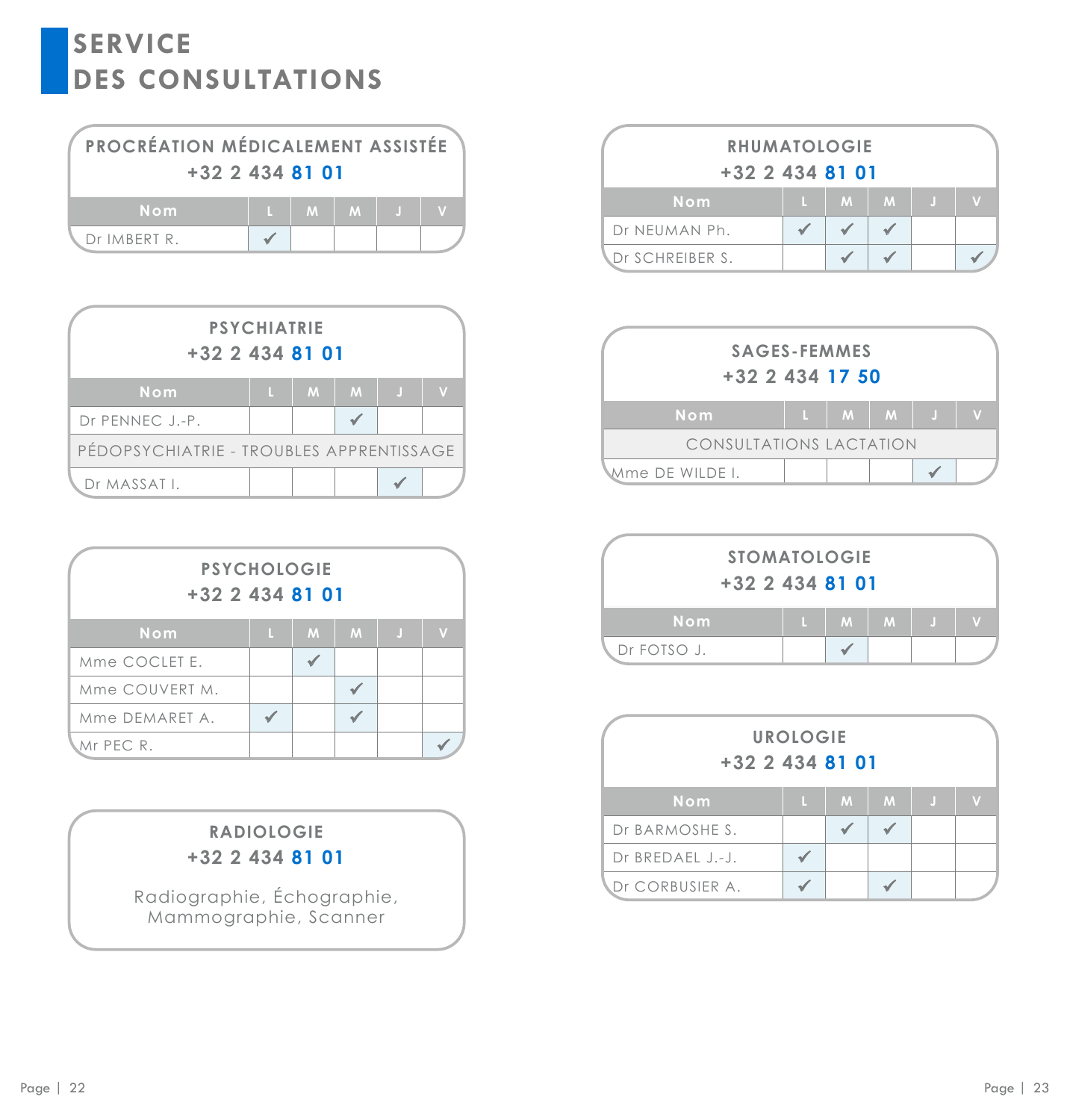# **NOTES**